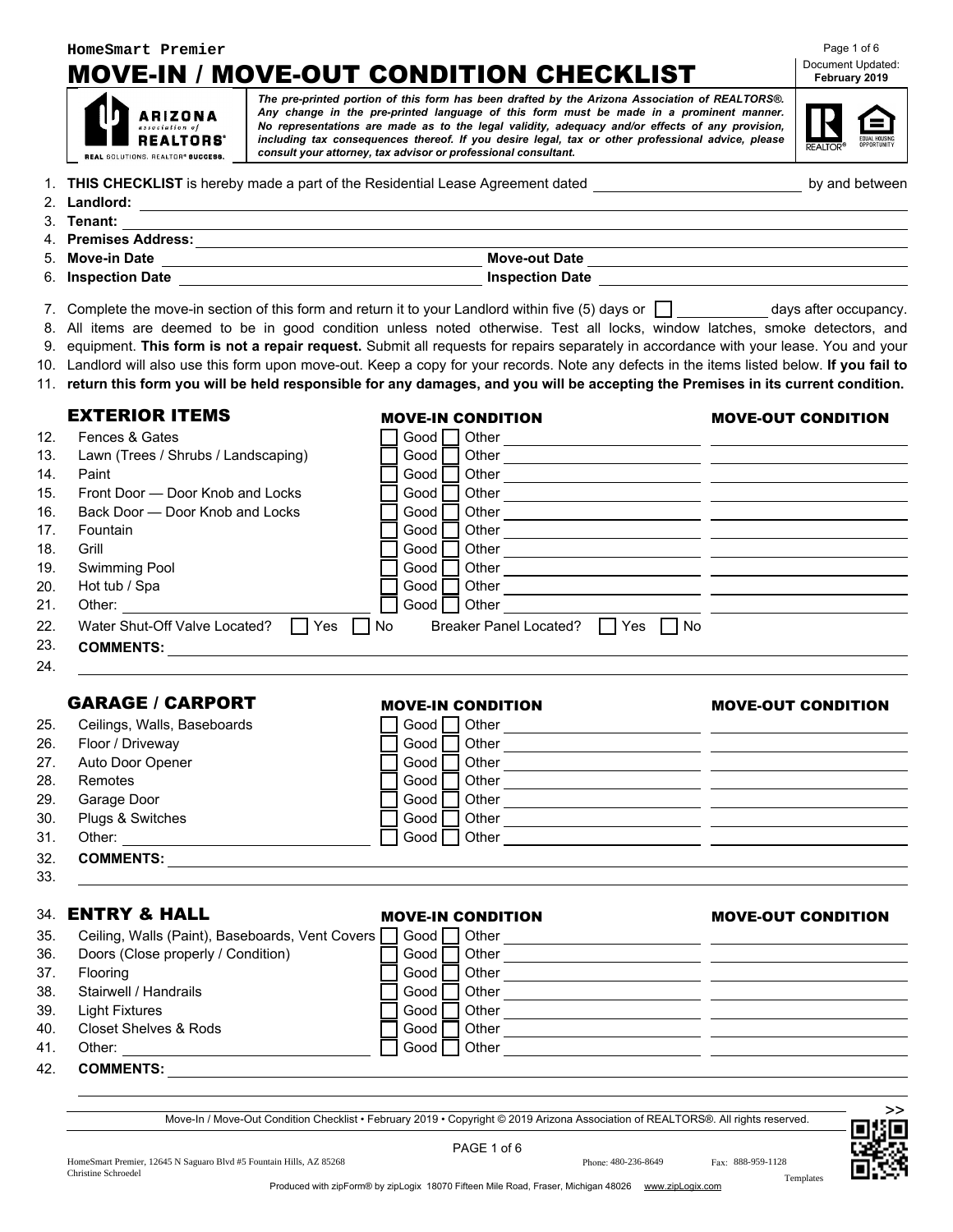|     | <b>LIVING ROOM</b>                              | <b>MOVE-IN CONDITION</b> | <b>MOVE-OUT CONDITION</b> |
|-----|-------------------------------------------------|--------------------------|---------------------------|
| 43. | Ceiling, Walls (Paint), Baseboards, Vent Covers | Good<br>Other            |                           |
| 44. | Fireplace                                       | Other<br>Good            |                           |
| 45. | Doors (Close properly / Condition)              | Other<br>Good            |                           |
| 46. | Flooring (Note burns, tears, stains)            | Other<br>Good            |                           |
| 47. | Lights & Ceiling Fans                           | Other<br>Good            |                           |
| 48. | Windows & Screens                               | Other<br>Good            |                           |
| 49. | Window coverings                                | Other<br>Good            |                           |
| 50. | Plugs & Switches                                | Other<br>Good            |                           |
| 51. | Other:                                          | Other<br>Good            |                           |
| 52. | <b>COMMENTS:</b>                                |                          |                           |
| 53. |                                                 |                          |                           |

## KITCHEN MOVE-IN CONDITION MOVE-OUT CONDITION

| 54. | Ceiling, Walls (Paint), Baseboards, Vent Covers | Good   | Other |
|-----|-------------------------------------------------|--------|-------|
| 55. | <b>Flooring</b>                                 | Good   | Other |
| 56. | Lights                                          | Good I | Other |
| 57. | Plugs & Switches                                | Good   | Other |
| 58. | Cabinets (Close properly / Condition)           | Good   | Other |
| 59. | Drawers (Close properly / Condition)            | Good   | Other |
| 60. | Countertops                                     | Good   | Other |
| 61. | Sink & Faucet                                   | Good   | Other |
| 62. | Disposal                                        | Good   | Other |
| 63. | Dishwasher                                      | Good   | Other |
| 64. | Microwave                                       | Good   | Other |
| 65. | Refrigerator                                    | Good   | Other |
| 66. | Stove                                           | Good   | Other |
| 67. | Fan, filter & hood                              | Good   | Other |
| 68. | Other:                                          | Good   | Other |
| 69. | <b>COMMENTS:</b>                                |        |       |
| 70. |                                                 |        |       |

# DINING ROOM MOVE-IN CONDITION MOVE-OUT CONDITION

| 71.  | Ceiling, Walls (Paint), Baseboards, Vent Covers | $\sqcap$ Good $\sqcap$ | Other |  |
|------|-------------------------------------------------|------------------------|-------|--|
| 72.  | <b>Flooring</b>                                 | Good I                 | Other |  |
| 73.  | Lights & Ceiling Fans                           | Good                   | Other |  |
| 74.  | Windows & Screens                               | Good                   | Other |  |
| 75.  | Window coverings                                | Good                   | Other |  |
| 76.  | Plugs & Switches                                | Good                   | Other |  |
| 77.  | Other:                                          | Good                   | Other |  |
| $ -$ | ----------                                      |                        |       |  |

- 78. COMMENTS:
- 79.

### MASTER BEDROOM MOVE-IN CONDITION MOVE-OUT CONDITION

| 80. | Ceiling, Walls (Paint), Baseboards, Vent Covers | Good   | Other |    |
|-----|-------------------------------------------------|--------|-------|----|
| 81. | Doors (Close properly / Condition)              | Good I | Other |    |
| 82. | Flooring (Note burns, tears, stains)            | Good   | Other |    |
| 83. | Lights & Ceiling Fans                           | Good   | Other |    |
| 84. | Windows & Screens                               | Good I | Other |    |
| 85. | Window coverings                                | Good I | Other |    |
| 86. | Plugs & Switches                                | Good   | Other |    |
| 87. | <b>Closet Shelves &amp; Rods</b>                | Good I | Other |    |
| 88. | Other:                                          | Good I | Other |    |
| 89. | <b>COMMENTS:</b>                                |        |       |    |
| 90. |                                                 |        |       | >> |



Move-In / Move-Out Condition Checklist • February 2019 • Copyright © 2019 Arizona Association of REALTORS®. All rights reserved. PAGE 2 of 6



Produced with zipForm® by zipLogix 18070 Fifteen Mile Road, Fraser, Michigan 48026 www.zipLogix.com Templates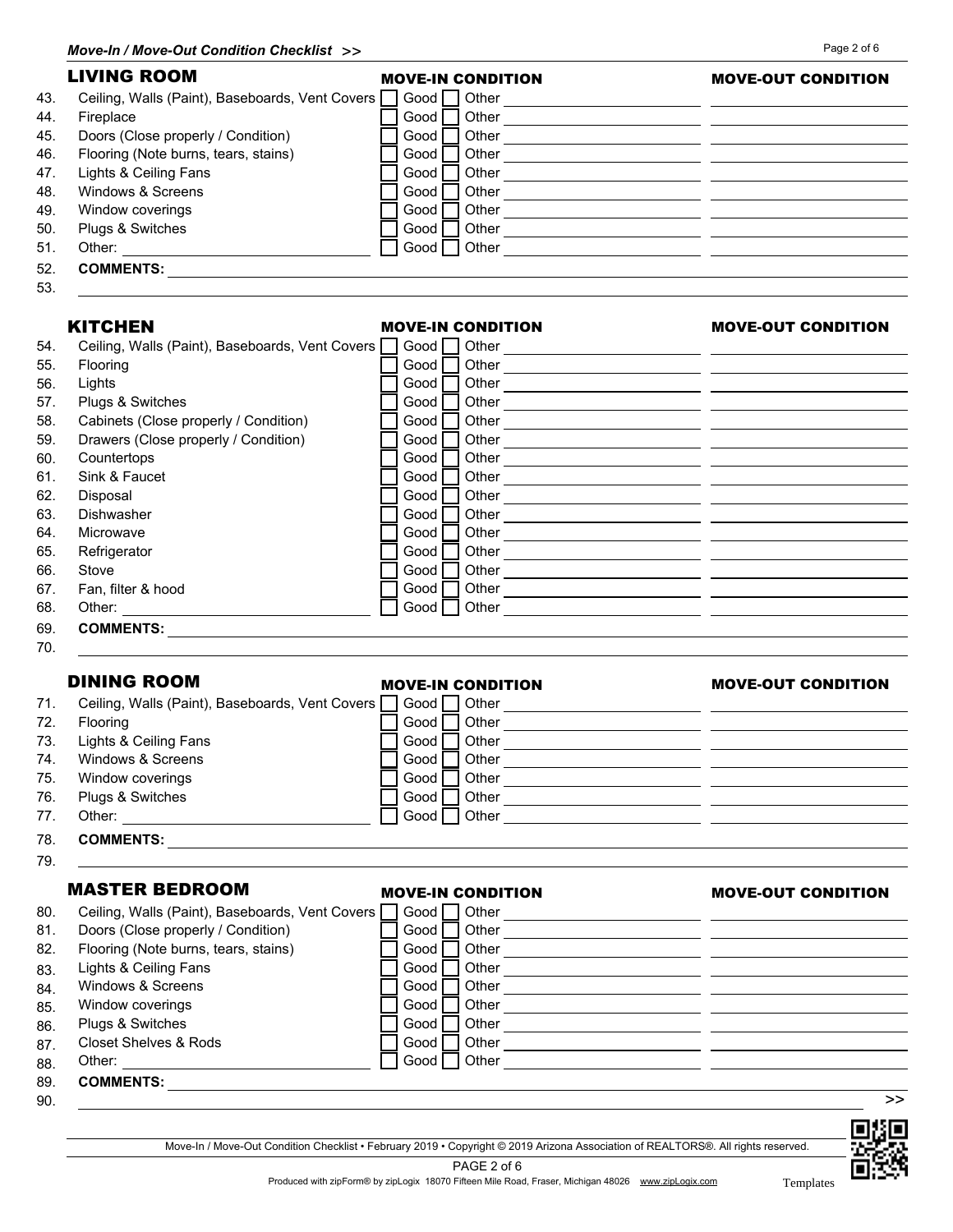| <b>BEDROOM #2</b>                               | <b>MOVE-IN CONDITION</b> | <b>MOVE-OUT CONDITION</b>                                                                                             |
|-------------------------------------------------|--------------------------|-----------------------------------------------------------------------------------------------------------------------|
| Ceiling, Walls (Paint), Baseboards, Vent Covers |                          |                                                                                                                       |
| Doors (Close properly / Condition)              | Good                     |                                                                                                                       |
| Flooring (Note burns, tears, stains)            | Good I                   |                                                                                                                       |
| Lights & Ceiling Fans                           | Good                     |                                                                                                                       |
| Windows & Screens                               | Good                     |                                                                                                                       |
| Window coverings                                | Good                     |                                                                                                                       |
| Plugs & Switches                                | Good                     |                                                                                                                       |
| <b>Closet Shelves &amp; Rods</b>                | Good I                   |                                                                                                                       |
|                                                 |                          |                                                                                                                       |
|                                                 |                          |                                                                                                                       |
| <b>BEDROOM #3</b>                               | <b>MOVE-IN CONDITION</b> | <b>MOVE-OUT CONDITION</b>                                                                                             |
| Ceiling, Walls (Paint), Baseboards, Vent Covers | Good $\Box$ Other        | <u> 1989 - Johann Harry Harry Harry Harry Harry Harry Harry Harry Harry Harry Harry Harry Harry Harry Harry Harry</u> |
| Doors (Close properly / Condition)              | Good $\Box$              |                                                                                                                       |
| Flooring (Note burns, tears, stains)            | Good $\Box$              |                                                                                                                       |
| Lights & Ceiling Fans                           | Good<br>Other            |                                                                                                                       |
| Windows & Screens                               | Good<br>Other            |                                                                                                                       |
| Window coverings                                | Good<br>Other            | <u> 2000 - Andrea State Barbara, poeta esperanto-se especialmente de la propia de la propia de la propia de la p</u>  |
| Plugs & Switches                                | Other<br>Good            | <u> 1989 - Andrea Barbara, poeta espainiar política establecera en la propia de la propia de la propia de la pro</u>  |
| <b>Closet Shelves &amp; Rods</b>                | Other<br>Good            | <u> 2000 - Andrea Andrew Maria (b. 2001)</u>                                                                          |
|                                                 | Good<br>Other            |                                                                                                                       |
|                                                 |                          | <u> 1989 - Andrea Andrew Maria (h. 1989).</u>                                                                         |
| <b>BEDROOM #4 / DEN / LOFT</b>                  | <b>MOVE-IN CONDITION</b> | <b>MOVE-OUT CONDITION</b>                                                                                             |
| Ceiling, Walls (Paint), Baseboards, Vent Covers |                          |                                                                                                                       |
| Doors (Close properly / Condition)              | Good                     |                                                                                                                       |
| Flooring (Note burns, tears, stains)            | Good                     |                                                                                                                       |
| Lights & Ceiling Fans                           | Good                     |                                                                                                                       |
| Windows & Screens                               | Good                     |                                                                                                                       |
| Window coverings                                | Good I                   | Other <b>Communication Communication Communication Communication Communication Communication Communication</b>        |
| Plugs & Switches                                | Good                     |                                                                                                                       |
| <b>Closet Shelves &amp; Rods</b>                | Other<br>Good            | <u> 1989 - Johann Barn, mars eta bat erroman erroman erroman erroman erroman erroman erroman erroman erroman err</u>  |
| Other:                                          | Good Other               |                                                                                                                       |
|                                                 |                          |                                                                                                                       |
| <b>BATHROOM (MASTER)</b>                        | <b>MOVE-IN CONDITION</b> | <b>MOVE-OUT CONDITION</b>                                                                                             |
| Ceiling, Walls (Paint), Baseboards, Vent Covers | Good $\Box$ Other        |                                                                                                                       |
| Doors (Close properly / Condition)              | Good                     |                                                                                                                       |
| Flooring                                        | Good                     |                                                                                                                       |
| <b>Light Fixtures</b>                           | Good                     |                                                                                                                       |
| Plugs & Switches                                | Good                     |                                                                                                                       |
| Cabinets (Close properly / Condition)           | Good                     |                                                                                                                       |
| Countertops                                     | Good<br>Other            |                                                                                                                       |
| Sinks & Faucets                                 | Good                     |                                                                                                                       |
| Soap dishes, towel bars, shower rod,            | Good                     |                                                                                                                       |
|                                                 |                          |                                                                                                                       |

| 134. | <b>Mirrors</b> |
|------|----------------|
|      |                |

- 135. Medicine Cabinet Good Duncan Cood Duncan Cood Duncan Cood Duncan Cood Duncan Cood Duncan Cood D
- 136. Tub / Shower & Faucets Good Good Other
- 137. Toilet Good Other
- 138. Plumbing working properly Good Good Other

Move-In / Move-Out Condition Checklist • February 2019 • Copyright © 2019 Arizona Association of REALTORS®. All rights reserved.

134. Mirrors Good Outher<br>134. Mirrors Good Outher <u>Communist Communist Communist Communist</u><br>2009 Outlet Communist Communist Communist Communist Communist Communist Communist Communist Communist Communis

PAGE 3 of 6



- 
- 101.

Produced with zipForm® by zipLogix 18070 Fifteen Mile Road, Fraser, Michigan 48026 www.zipLogix.com Templates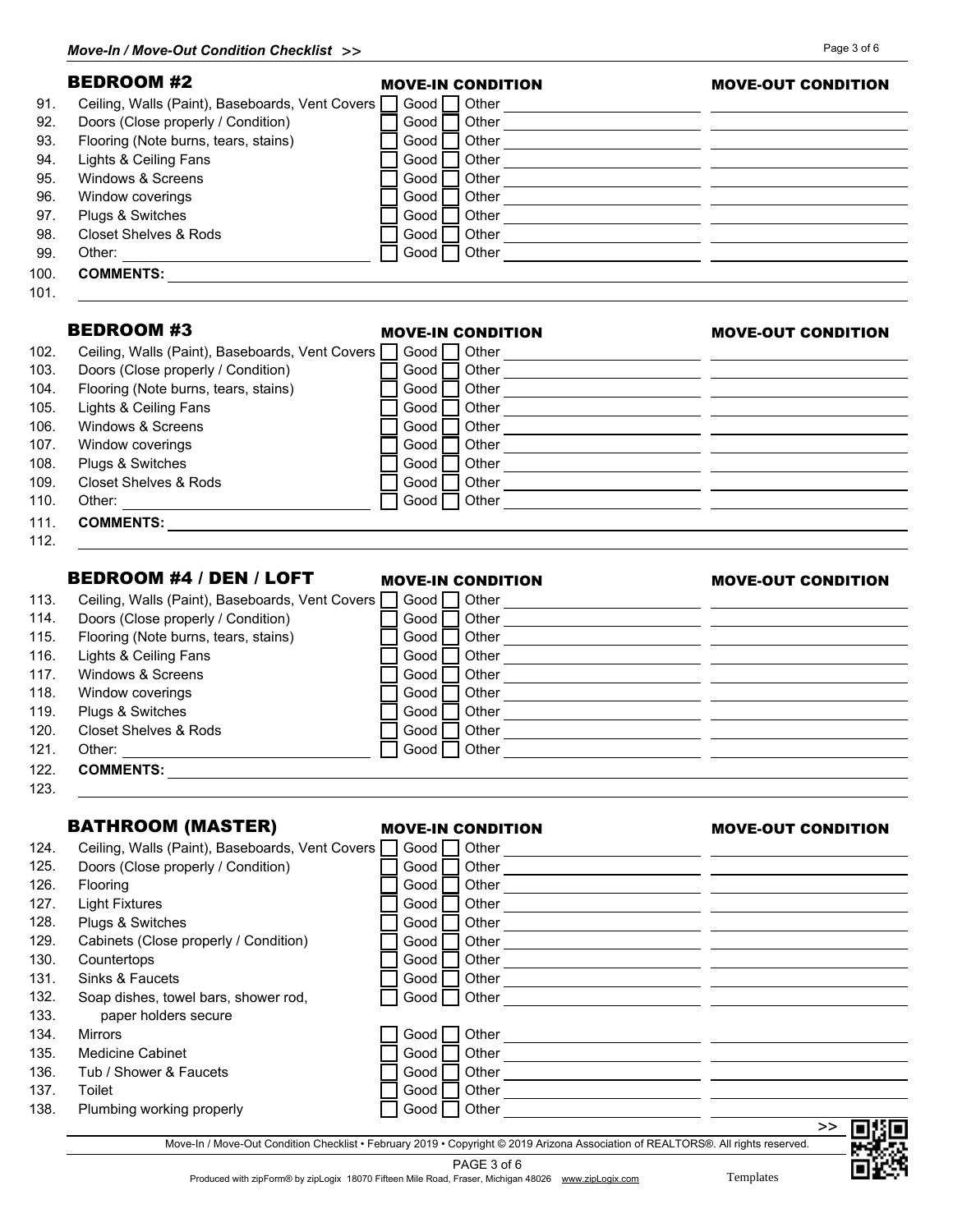| Linen Closet                                                               | Good<br>Other                                                           |                                                                                                                       |
|----------------------------------------------------------------------------|-------------------------------------------------------------------------|-----------------------------------------------------------------------------------------------------------------------|
| Fan                                                                        | Good                                                                    | <u> 1989 - Andrea Stadt, fransk politik (d. 1989)</u>                                                                 |
| Other:                                                                     | Good<br>Other                                                           | <u> 1989 - Johann Stoff, deutscher Stoff, der Stoff, der Stoff, der Stoff, der Stoff, der Stoff, der Stoff, der S</u> |
|                                                                            |                                                                         |                                                                                                                       |
|                                                                            |                                                                         |                                                                                                                       |
| <b>BATHROOM #2</b>                                                         | <b>MOVE-IN CONDITION</b>                                                | <b>MOVE-OUT CONDITION</b>                                                                                             |
|                                                                            | Ceiling, Walls (Paint), Baseboards, Vent Covers<br>Good $\Box$<br>Other | <u> 1989 - Johann Barn, fransk politik (f. 1989)</u>                                                                  |
| Doors (Close properly / Condition)                                         | Good<br>Other                                                           | <u> 1989 - Johann Harry Harry Barn, amerikan bahasa pengaran pengaran pengaran pengaran pengaran pengaran pengara</u> |
| Flooring                                                                   | Good<br>Other                                                           | <u> 1989 - Johann Barn, mars ann an t-Amhain an t-Amhain ann an t-Amhain an t-Amhain an t-Amhain an t-Amhain ann </u> |
| <b>Light Fixtures</b>                                                      | Good<br>Other                                                           | <u> 1989 - Johann Barn, fransk politik (d. 1989)</u>                                                                  |
| Plugs & Switches                                                           | Good                                                                    |                                                                                                                       |
| Cabinets (Close properly / Condition)                                      | Good<br>Other                                                           | <u> 1989 - Johann Barn, fransk politik (f. 1989)</u>                                                                  |
| Countertops                                                                | Good<br>Other                                                           | <u> 1989 - Andrea Brand, amerikansk politik (d. 1989)</u>                                                             |
| Sinks & Faucets                                                            | Good<br>Other                                                           | <u> 1989 - Johann Harry Harry Harry Harry Harry Harry Harry Harry Harry Harry Harry Harry Harry Harry Harry Harry</u> |
| Soap dishes, towel bars, shower rod                                        | Good<br>Other                                                           | <u> 1989 - Johann Harry Harry Harry Harry Harry Harry Harry Harry Harry Harry Harry Harry Harry Harry Harry Harry</u> |
| Tub / Shower & Faucets                                                     | Good<br>Other                                                           | <u> 1989 - Andrea Barbara, Amerikaansk politiker (d. 1989)</u>                                                        |
| Toilet                                                                     | Good<br>Other                                                           |                                                                                                                       |
| Plumbing working properly                                                  | Good<br>Other                                                           |                                                                                                                       |
| Fan                                                                        | Good<br>Other                                                           | <u> 1989 - Andrea Stadt, fransk politik (d. 1989)</u>                                                                 |
| Other:                                                                     | Other<br>Good                                                           | <u> 1989 - Andrea Andrew Maria (h. 1989).</u>                                                                         |
|                                                                            |                                                                         |                                                                                                                       |
| <b>BATHROOM #3</b>                                                         | <b>MOVE-IN CONDITION</b>                                                | <b>MOVE-OUT CONDITION</b>                                                                                             |
|                                                                            | Ceiling, Walls (Paint), Baseboards, Vent Covers<br>Good                 |                                                                                                                       |
| Doors (Close properly / Condition)                                         | Good                                                                    |                                                                                                                       |
| Flooring                                                                   | Good                                                                    |                                                                                                                       |
| <b>Light Fixtures</b>                                                      | Good                                                                    |                                                                                                                       |
| Plugs & Switches                                                           | Good                                                                    | Other $\qquad \qquad$                                                                                                 |
| Cabinets (Close properly / Condition)                                      | Good                                                                    |                                                                                                                       |
| Countertops                                                                | Good                                                                    |                                                                                                                       |
| Sinks & Faucets                                                            | Good                                                                    |                                                                                                                       |
| Soap dishes, towel bars, shower rod                                        | Good                                                                    |                                                                                                                       |
| Tub / Shower & Faucets                                                     | Good<br>Other                                                           | <u> 1980 - Jan Stein Stein Stein Stein Stein Stein Stein Stein Stein Stein Stein Stein Stein Stein Stein Stein S</u>  |
| Toilet                                                                     | Good    <br>Other                                                       |                                                                                                                       |
| Plumbing working properly                                                  | Good                                                                    |                                                                                                                       |
| Fan                                                                        | Good                                                                    |                                                                                                                       |
|                                                                            | Good $\Box$                                                             |                                                                                                                       |
|                                                                            |                                                                         |                                                                                                                       |
|                                                                            |                                                                         |                                                                                                                       |
|                                                                            |                                                                         |                                                                                                                       |
| <b>UTILITY / LAUNDRY ROOM</b>                                              | <b>MOVE-IN CONDITION</b>                                                |                                                                                                                       |
| Fan                                                                        | Good                                                                    |                                                                                                                       |
| Cabinets (Close properly / Condition)                                      | Good                                                                    |                                                                                                                       |
| Sink                                                                       | Good                                                                    |                                                                                                                       |
| Washer                                                                     | Good<br>Other                                                           | <u> 1980 - Andrea Andrew Maria (h. 1980).</u>                                                                         |
| Dryer                                                                      | Good<br>Other                                                           |                                                                                                                       |
| Washer / Dryer Hookups                                                     | Good<br>Other                                                           | <b>MOVE-OUT CONDITION</b><br><u> 1989 - Andrea Andrew Maria (h. 1989).</u>                                            |
| <b>Dryer Vent</b>                                                          | Good<br>Other                                                           | <u> 1980 - Jan James James, politik eta politik eta politik eta politik eta politik eta politik eta politik eta </u>  |
| Flooring (Note burns, tears, stains)<br>Doors (Close properly / Condition) | Good<br>Other<br>Good<br>Other                                          | <u> 1989 - Johann Stein, mars an deutscher Stein († 1908)</u>                                                         |

|     | 185. Switches       | Good   Other                       |
|-----|---------------------|------------------------------------|
| 100 | $\bigcap_{i=1}^{n}$ | $\Box$ $\sim$ $\Box$ $\sim$ $\sim$ |

186. Other: Good | Other:

187. COMMENTS:

188.

Move-In / Move-Out Condition Checklist • February 2019 • Copyright © 2019 Arizona Association of REALTORS®. All rights reserved.



PAGE 4 of 6 Produced with zipForm® by zipLogix 18070 Fifteen Mile Road, Fraser, Michigan 48026 www.zipLogix.com Templates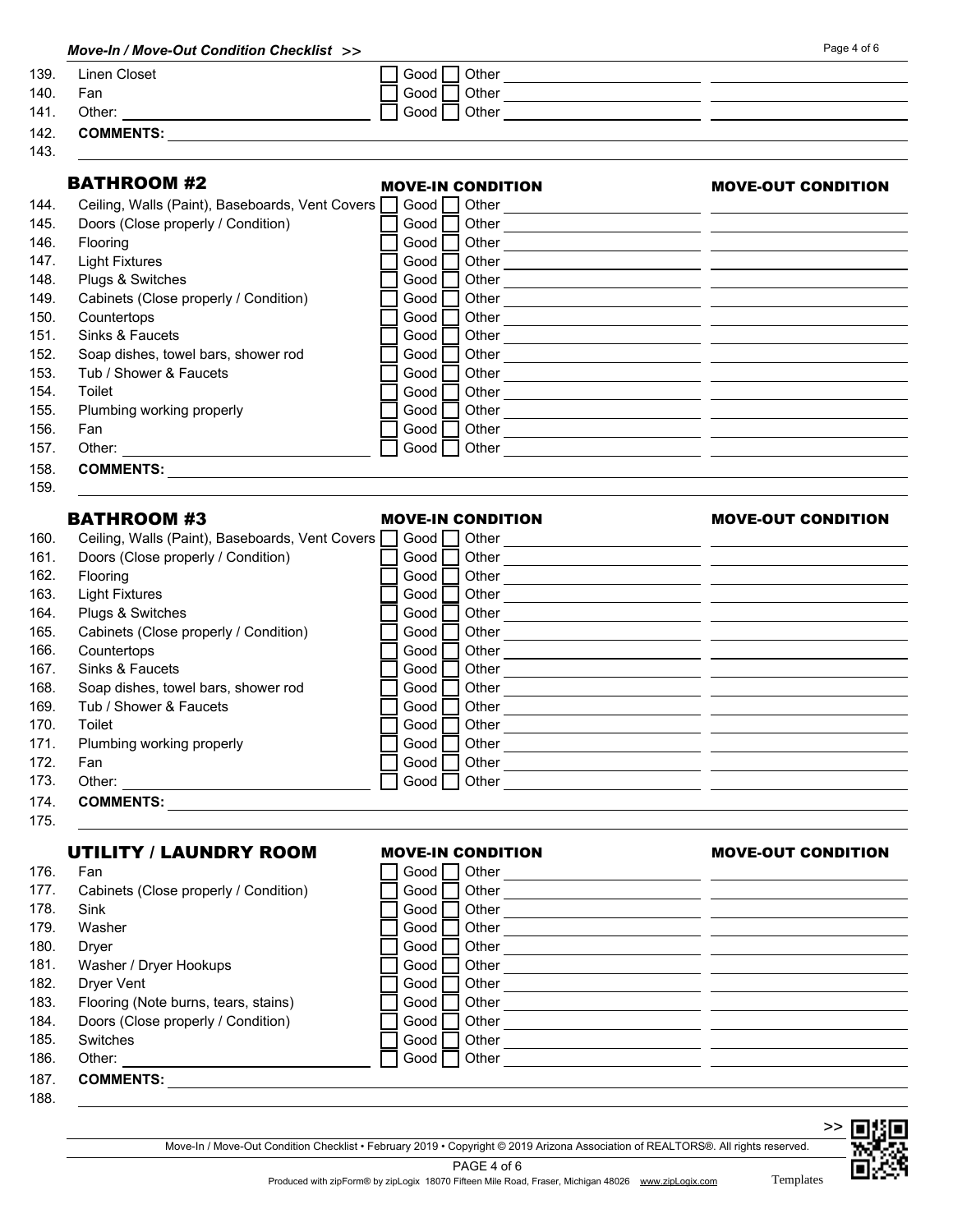### ADDITIONAL ROOM

189. Room Name:

|      |                          | <b>MOVE-IN CONDITION</b>                                                                                       | <b>MOVE-OUT CONDITION</b>                                          |
|------|--------------------------|----------------------------------------------------------------------------------------------------------------|--------------------------------------------------------------------|
| 190. |                          | Good   Other   2000   Other   2000   2010   2010   2010   2021   2021   2021   2021   2021   2021   2021   202 |                                                                    |
| 191. |                          | Good                                                                                                           |                                                                    |
| 192. |                          | Good                                                                                                           |                                                                    |
| 193. |                          | Good                                                                                                           |                                                                    |
| 194. |                          | Good                                                                                                           |                                                                    |
| 195. |                          | Good                                                                                                           |                                                                    |
| 196. |                          | Good                                                                                                           |                                                                    |
| 197. |                          | Good                                                                                                           |                                                                    |
| 198. |                          | Good Other Changes Cool Other                                                                                  |                                                                    |
|      | <b>OTHER</b>             | <b>MOVE-IN CONDITION</b>                                                                                       | <b>MOVE-OUT CONDITION</b>                                          |
|      |                          |                                                                                                                |                                                                    |
| 199. | Heating                  |                                                                                                                |                                                                    |
| 200. | A/C                      | Good                                                                                                           |                                                                    |
| 201. | Swamp Cooler             | Good                                                                                                           |                                                                    |
| 202. | Filters size:            | Good                                                                                                           |                                                                    |
| 203. | <b>Fire Sprinklers</b>   | <b>No</b><br>Yes                                                                                               |                                                                    |
| 204. | Security Alarm           | <b>No</b><br>Yes                                                                                               |                                                                    |
| 205. | Smoke Detector(s)        | <b>No</b><br>Yes                                                                                               |                                                                    |
| 206. | Carbon Monoxide Detector | No.<br>Yes                                                                                                     |                                                                    |
| 207. | <b>Trash Removed</b>     | No<br>Yes                                                                                                      |                                                                    |
| 208. |                          | Other<br>Good                                                                                                  | <u> 1980 - Jan Samuel Barbara, margaret eta idazlea (h. 1980).</u> |
| 209. |                          | Other<br>Good                                                                                                  |                                                                    |
| 210. | <b>COMMENTS:</b>         |                                                                                                                |                                                                    |

211.

### FIXTURE / PERSONAL PROPERTY INVENTORY

212. The following fixtures / personal property are also included in the Residence (check all that apply):

|      |                  | <b>QUANTITY</b> | <b>BRAND</b> | <b>COLOR</b> | <b>SERIAL #</b> | <b>CONDITION</b> |
|------|------------------|-----------------|--------------|--------------|-----------------|------------------|
| 213. | Refrigerator     |                 |              |              |                 |                  |
| 214. | Stove            |                 |              |              |                 |                  |
| 215. | Dishwasher       |                 |              |              |                 |                  |
| 216. | Washer           |                 |              |              |                 |                  |
| 217. | Dryer            |                 |              |              |                 |                  |
| 218. |                  |                 |              |              |                 |                  |
| 219. |                  |                 |              |              |                 |                  |
| 220. |                  |                 |              |              |                 |                  |
| 221. |                  |                 |              |              |                 |                  |
| 222. | <b>COMMENTS:</b> |                 |              |              |                 |                  |
| 223. |                  |                 |              |              |                 |                  |
| 224. |                  |                 |              |              |                 |                  |
| 225. |                  |                 |              |              |                 |                  |
| 226. |                  |                 |              |              |                 |                  |
| 227. |                  |                 |              |              |                 |                  |